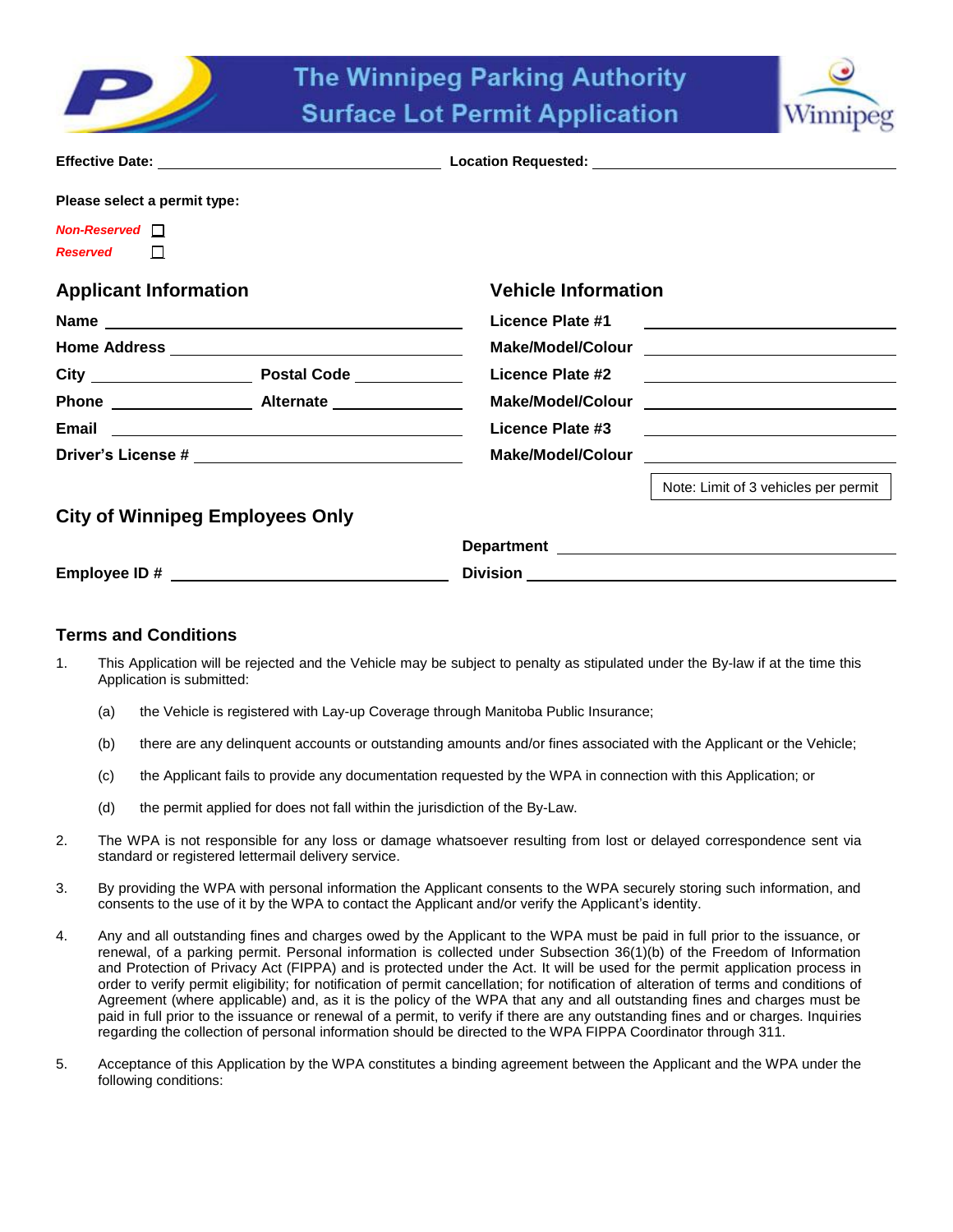### **Definitions**

- 5.1 The following terms shall have the following respective meanings:
	- (a) **Agreement** means this agreement;
	- (b) **Applicant** means the applicant identified on this application;
	- (c) **Application** means this application;
	- (d) **By-Law** means the Winnipeg Parking By-Law No. 86/2016, the Municipal By-Law Enforcement Act Enabling By-Law No. 59/2016, the Winter Parking Ban By-Law No. 76/2011, as applicable, and any replacement By-Laws, as the case may be;
	- (e) **City** means the City of Winnipeg;
	- (f) **Dash Card** means a permit displayed on the Vehicle's dashboard so as to be visible from the exterior of the Vehicle;
	- (g) **Permit** means any parking permit issued pursuant to this Agreement;
	- (h) **Transponder** means an access device used to gain entry to the parking facility;
	- (i) **Vehicle** means the vehicle identified on the Application and any additional vehicle(s) linked with the Permit, where allowed by the permit type;
	- (j) **Virtual Permit** means a Permit which is identified by the Vehicle's licence plate and which is not displayed within the Vehicle;
	- (k) **WPA** means the City of Winnipeg Parking Authority.

## Applicant Obligations

- 5.2 The Applicant is responsible for compliance with the terms of the Agreement, and for the compliance by the Vehicle.
- 5.3 The Applicant shall park courteously and shall comply with all regulations, instructions, benefits and penalties, as may be applied by the City in accordance with its By-Laws, including but not limited to tagging and towing of the Vehicle.
- 5.4 The Applicant shall park in the above specified parking facility and in the above specified reserved parking stall (if assigned) in accordance with the terms of the Agreement.
- 5.5 The Applicant shall notify the WPA of any change of licence plate number, contact address, or vehicle registration by completing the Licence Plate Registration Form located on the WPA's website and submitting same to the WPA. Failure to do so constitutes a violation of this Agreement and the Vehicle may be subject to penalty pursuant to the By-Law, including but not limited to revocation of the Permit and tagging and/or towing of the Vehicle.
- 5.6 The Permit is non-transferable between individuals or vehicles and is valid for use by the Applicant and the Vehicle only. Additional vehicles may not be linked to the Permit except where permitted by permit type.

### Limitation of Liability

5.7 The City and the WPA shall not be liable for injury to or loss suffered by any persons using the parking facility or parking stall specified above, or for loss of or damage to vehicles and their contents. The City shall be free from any and all liability or claim arising due to any injury to employees of the City, third persons, or members of the public, or their property, caused by any act or omission of the Applicant and which is attributable to the Applicant's use of the specified parking facility and/or parking stall.

# **Termination**

5.8 The Applicant may terminate this Agreement by providing one full calendar months' written notice to the WPA by filling out the Permit Cancellation Form located on the WPA's website and delivering it to the WPA or submitting it by email to [wpa-permits@winnipeg.ca](mailto:wpa-permits@winnipeg.ca) or by fax to 204-986-5155. The Applicant shall provide any such notice to the WPA on or before the 1<sup>st</sup> day of the month for cancellation to be effective the last day of that month. In the event that any such notice is provided to the WPA on the  $2^{nd}$  of the month or later, the notice period shall be deemed to begin on the 1<sup>st</sup> day of the following month and cancellation will be effective on the last day of the month following the notice period. In such an event, the Applicant shall be responsible for additional charges.